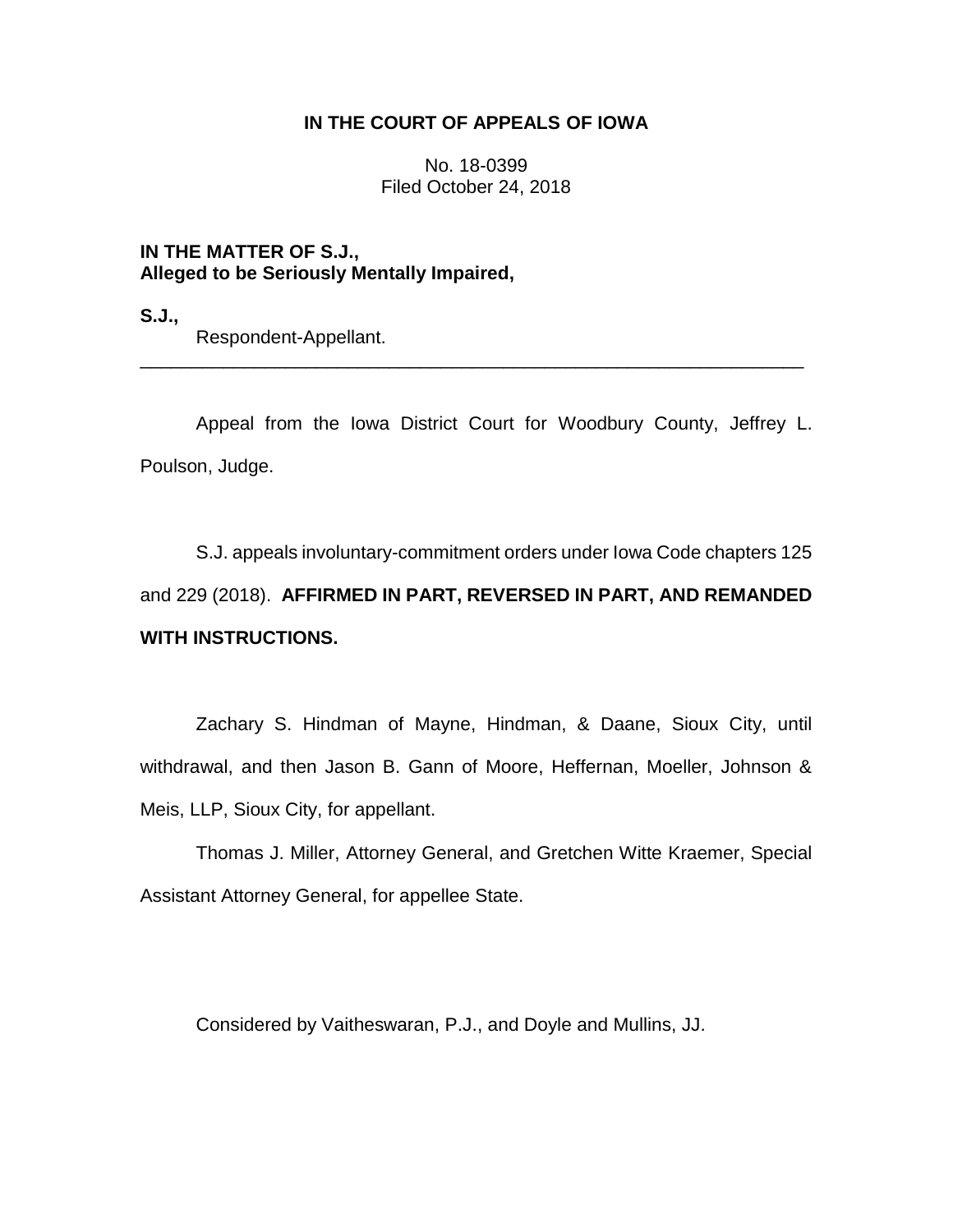**MULLINS, Judge.**

 $\overline{a}$ 

S.J. appeals involuntary-commitment orders under Iowa Code chapters 125 and 229 (2018). She argues the district court's findings that she suffers from a substance-related disorder, as provided in Iowa Code sections 125.2(14) and 125.75(2)(a), and a serious mental impairment, as defined in section 229.1(20), are not supported by sufficient evidence.<sup>1</sup>

#### **I. Background Facts and Proceedings**

In February 2018, hospital staff filed applications in the district court alleging S.J. to be a person with a serious mental impairment and substance-related disorder. The applications and supporting affidavits noted S.J. was brought to the hospital due to hallucinations and, over the previous several days, she was unable to communicate and was walking around her house naked. At the hospital, S.J. tested positive for marijuana and PCP and exhibited "delusional and psychotic" behavior. When hospital staff asked S.J. about her children, she responded her kids "are in the hospital being born." S.J. also advised staff she takes her insulin by having sex. S.J. additionally stated to staff that she is "a judge or God" and at times believed she was dead or in heaven. The applications also alleged S.J. was assaultive and sexually inappropriate with others and required seclusion.

The district court entered orders for immediate custody pursuant to Iowa Code sections 125.81 and 229.11 and ordered a personal examination of S.J. A psychiatrist examined S.J. on February 27 and authored reports reflecting his

2

<sup>1</sup> We note from the outset our rejection of the State's error-preservation challenge. The issues in this appeal were unquestionably presented to and ruled upon by the district court. *See Meier v. Senecaut*, 641 N.W.2d 532, 537 (Iowa 2002).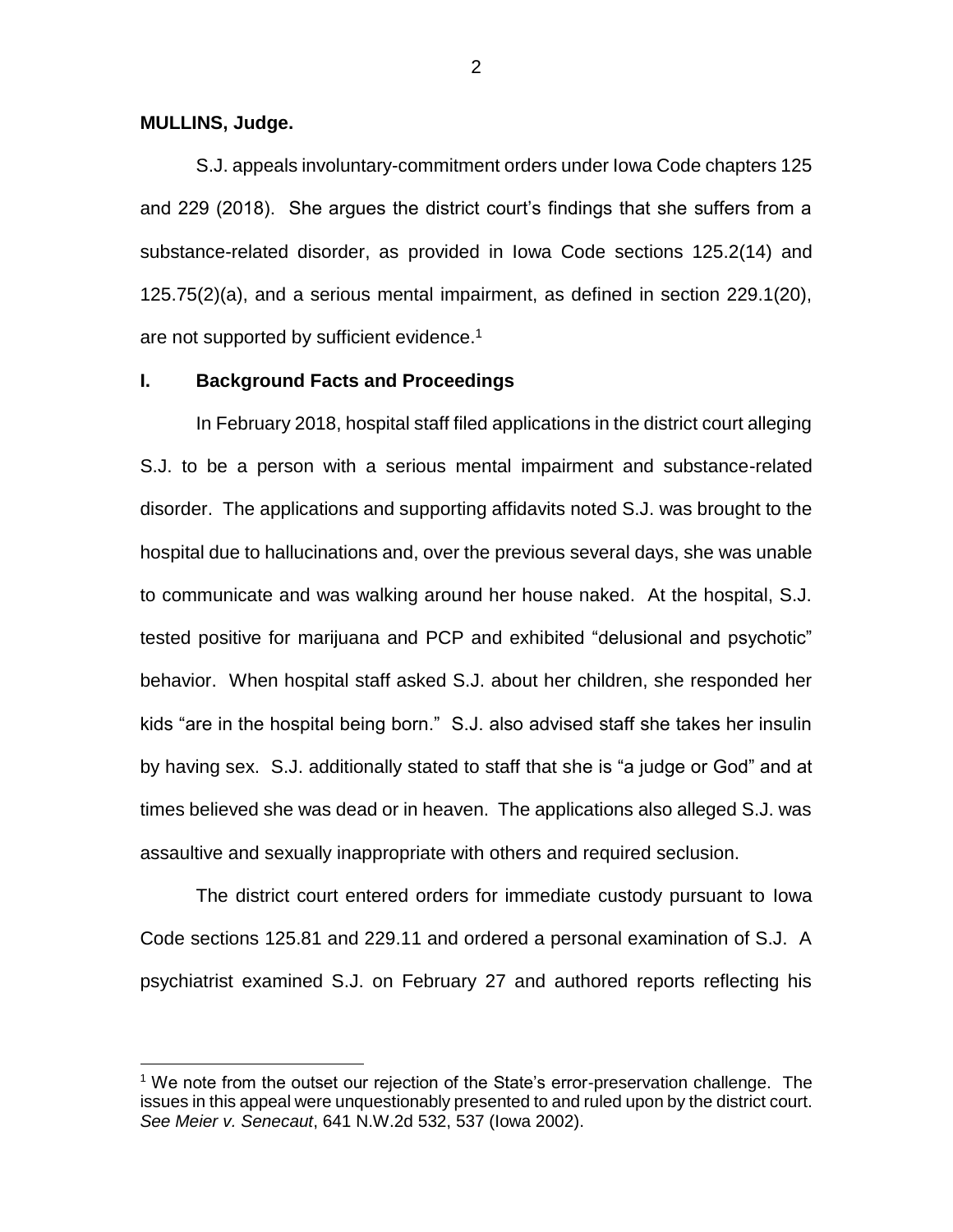findings. As to the chapter 229 matter, the psychiatrist diagnosed S.J. with substance-induced psychosis and concluded that, because of the mental illness, S.J. lacks sufficient judgment to make responsible decisions with respect to her hospitalization or treatment. The psychiatrist opined S.J.'s mental impairment resulted from "recent delirium" and the impairment was treatable and could be "resolved when not using illicit drugs." The psychiatrist concluded that, as a result of her mental illness, S.J., if allowed to remain at liberty without treatment, was likely to physically injure herself or others, inflict serious emotional injury upon her family members, and be unable to satisfy her own personal needs.

As to the chapter 125 matter, the psychiatrist diagnosed S.J. with the substance-related disorder of "cannabis use disorder with frequent episodes of usage, psychosis, delirium, and agitation" and concluded the disorder functionally impaired her in relation to "school and academic failure, as well as family, social, and medical problems." The doctor opined the disorder is treatable and S.J. would improve "when not using marijuana." The psychiatrist further opined that, without inpatient treatment, S.J. would likely injure herself or others, noting she was under the influence of marijuana when she overdosed on cold medicine.

An evidentiary hearing on both applications was held on March 1. At the hearing, the psychiatrist testified what he learned of S.J. during his examination of her—she had overdosed on cold medicine prior to being brought to the hospital; she uses marijuana on a "fairly regular basis"; she uses cold medicine less often; and the use of cold medicine, either by itself or mixed with marijuana, "caused a state of delirium." As to the state of S.J.'s mental health, the psychiatrist testified:

3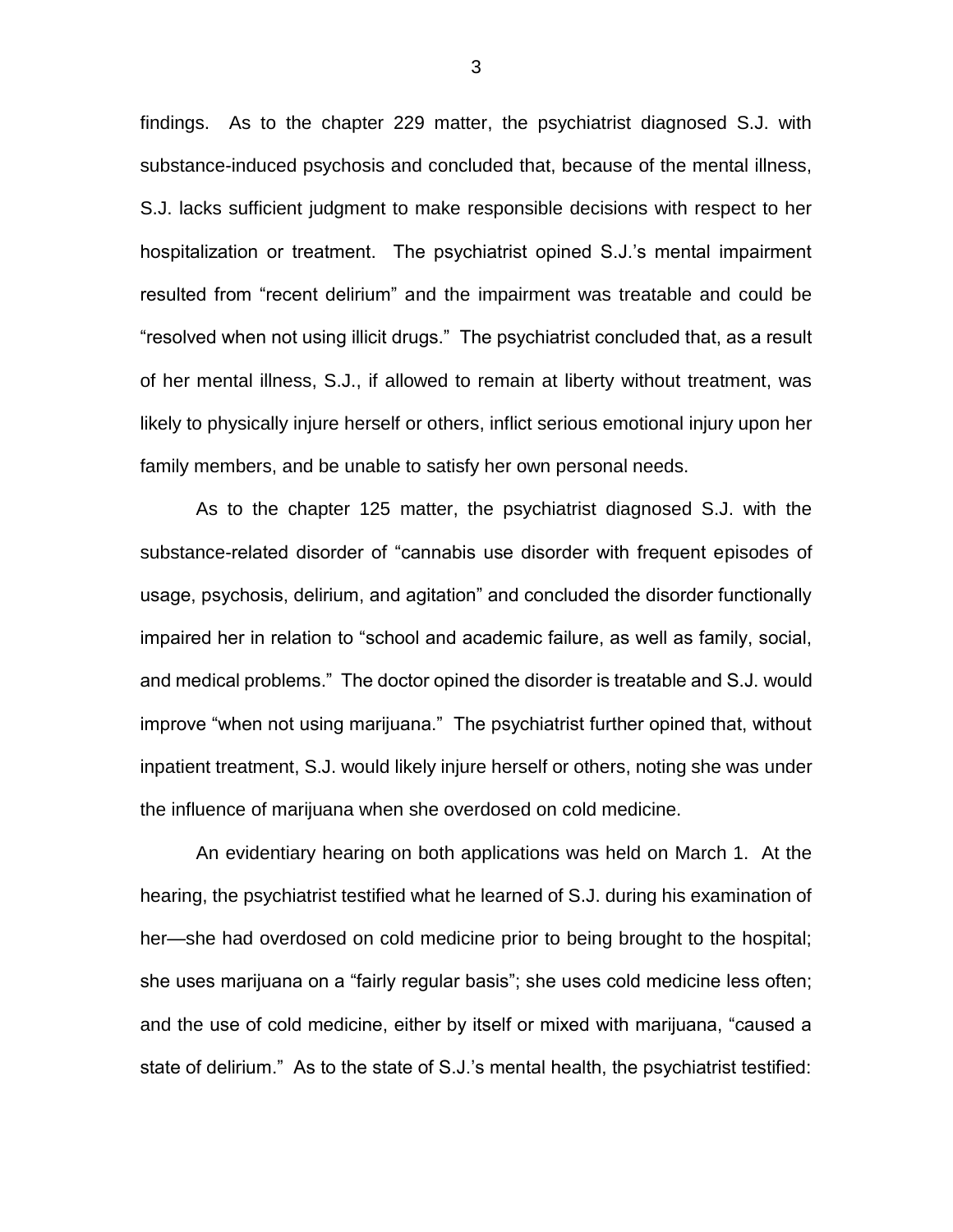As I recall, she really initially wasn't able to make any sort of decisions about herself. She, however, was able to recuperate very, very well. I actually chatted with her for a brief period of time this morning and she's doing exceedingly well from a medical standpoint. She was able to have a reasonable, logical conversation with me. [A]nd this was a young girl who was very, very sick.

The psychiatrist went on to testify that, as a result of her substance-induced psychosis, S.J., if allowed to remain at liberty without treatment, was likely to physically injure herself or others, inflict serious emotional injury upon her family members, and be unable to satisfy her own personal needs. The psychiatrist based these conclusions on the fact that S.J. voluntarily took an excessive amount of cold medicine, which resulted in her "psychotic delirium" and could have resulted in death. Although the psychiatrist believed S.J. was doing "a lot better" at the time of the hearing than she was previously, he concluded she needed to be committed to inpatient treatment because if her desire for outpatient treatment was allowed, "she is at risk of going back and using some substance that has the potential of creating significant harm for her." The psychiatrist further testified S.J.'s cannabis use disorder functionally impairs her home and school life and her use of cannabis, together with cold medicine, resulted in a "life threatening event." The psychiatrist testified there is a "significant risk" S.J. will use the cold medicine or "some other chemical with equal potential lethality" in the future. The psychiatrist also testified his understanding that S.J. has undergone substance-abuse treatment in the past, but she went back to using drugs thereafter.

S.J. testified on her own behalf and admitted she suffers from cannabis use disorder but asserted she is "trying to stop [her]self from the use of it." When asked on cross-examination whether this was the first time she "overdose[d] on pills," S.J.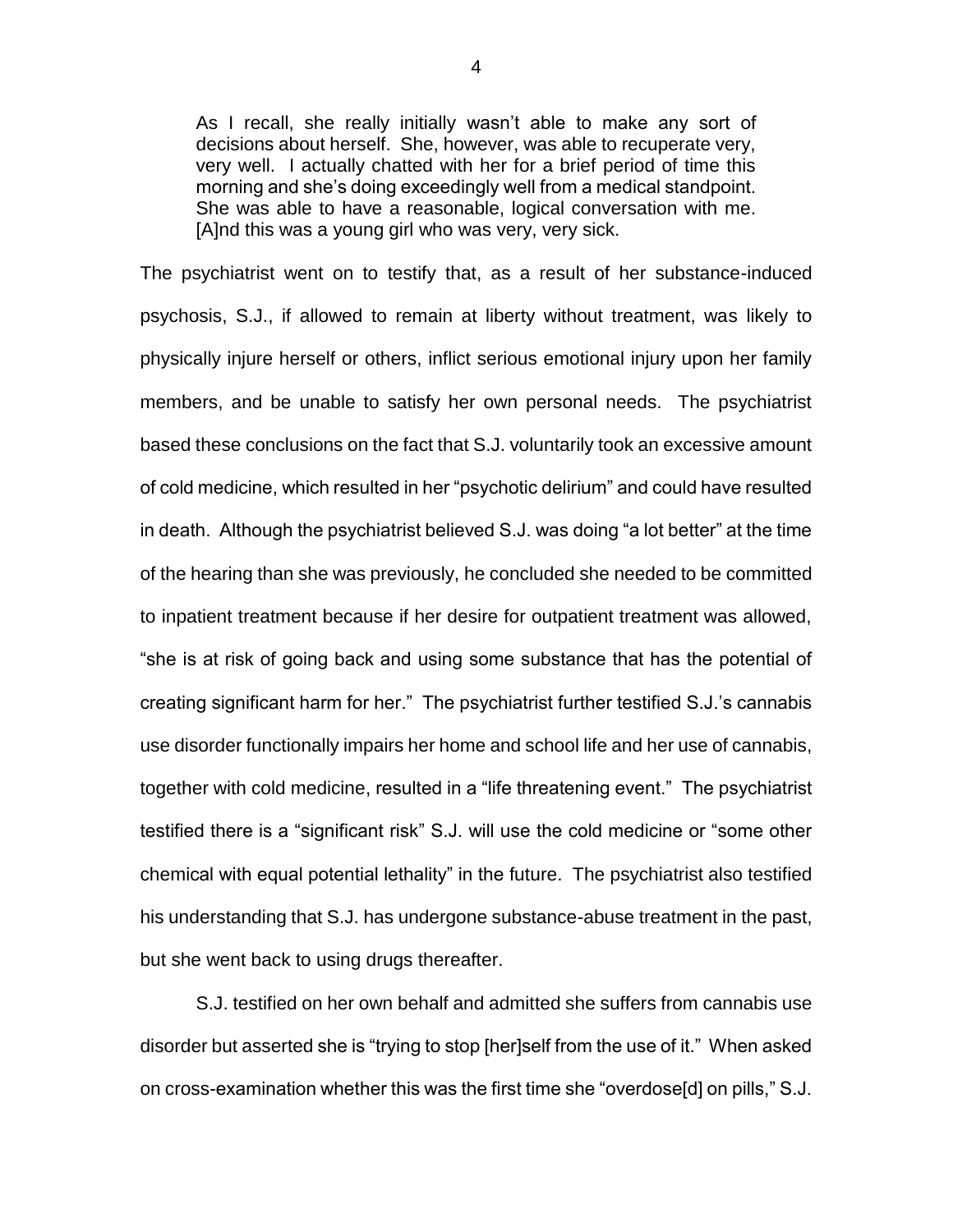responded she has "t[a]ken some before" but has not overdosed. She asserted she is not addicted to pills, they are just "something to take the edge off." A review of S.J.'s testimony at the commitment hearing shows she responded logically to questions and understood the nature of the proceedings.

The court found S.J. to be afflicted by a substance-related disorder as provided in Iowa Code sections 125.2(14) and 125.75(2)(a) and seriously mentally impaired as defined in Iowa Code section 229.1(20)(a)–(c). The court ordered S.J. to be returned to the hospital until placement in inpatient treatment became available. As noted, S.J. appeals.

## **II. Standard of Review**

Appellate review of sufficiency-of-the-evidence challenges in involuntarycommitment proceedings is for errors at law. *In re B.B.*, 826 N.W.2d 425, 428 (Iowa 2013); *see also Fry v. Blauvelt*, 818 N.W.2d 123, 128 (Iowa 2012) (noting the sufficiency of evidence poses a legal question). The allegations contained in the involuntary-commitment application must be proven by clear and convincing evidence, which "means that there must be no serious or substantial doubt about the correctness of a particular conclusion drawn from the evidence." *B.B.*, 826 N.W.2d at 428 (quoting *In re J.P.*, 547 N.W.2d 340, 342 (Iowa 1998)); *see also* Iowa Code §§ 125.82(4), 229.13(1).

#### **III. Analysis**

#### A. Substance-Related Disorder

S.J. argues there was insufficient evidence for the district court to involuntarily commit her as a result of her substance-related disorder. S.J. does not dispute that she suffers from cannabis use disorder or that such disorder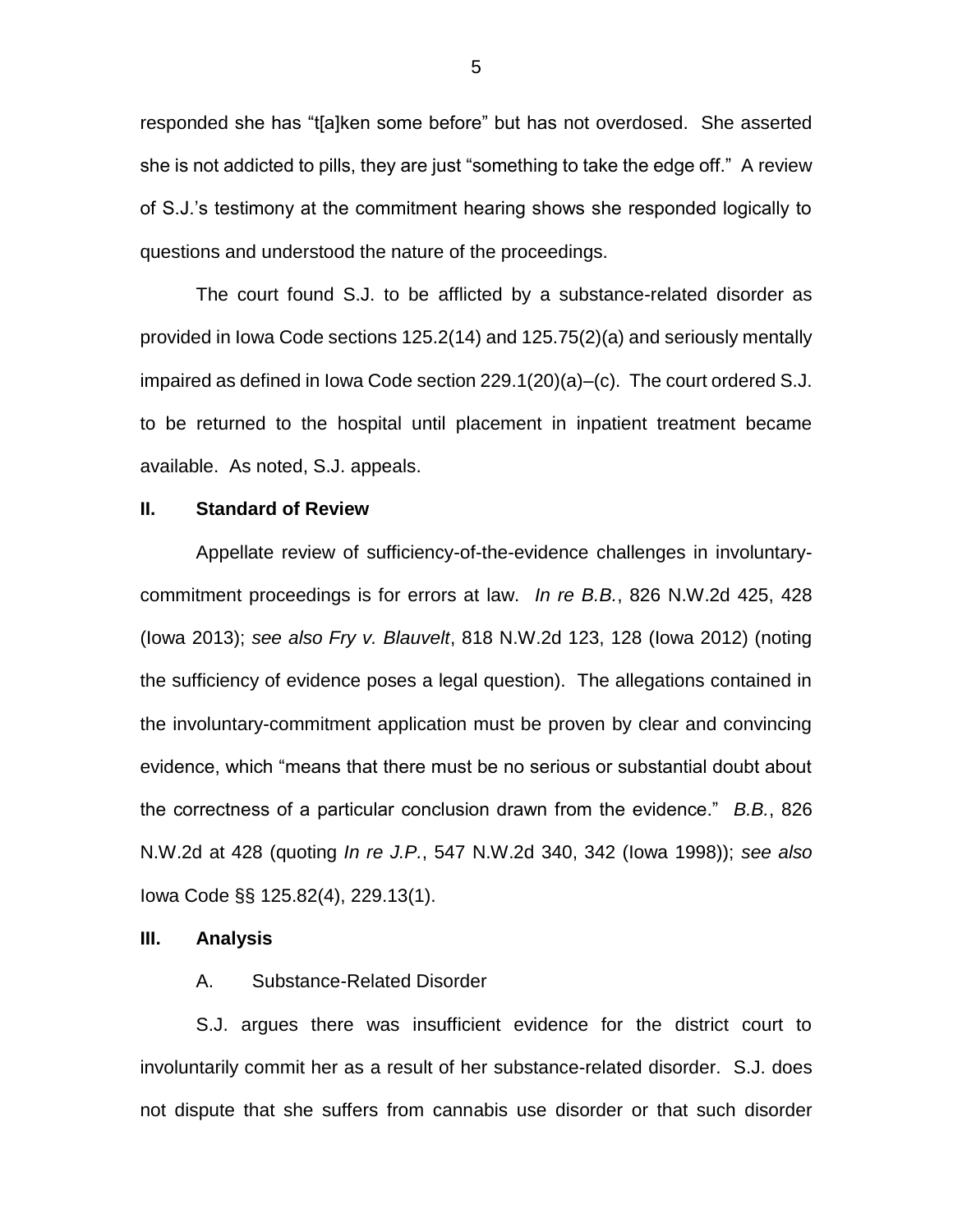amounts to a "substance-related disorder" as defined in Iowa Code section 125.2(14). Instead, she contends there was no evidence to support a finding that she, if allowed to remain at liberty, was likely to be a danger to herself or others as a result of the disorder.

Due process requires that a person be dangerous to oneself or others before they may be involuntarily committed. *See In re E.J.H.*, 493 N.W.2d 841, 843 (Iowa 1992) (discussing *O'Connor v. Donaldson*, 422 U.S. 563, 575 (1975)). In order for a person to be subject to involuntary commitment, section 125.75(2)(a)(1) requires a showing that the person "presents a danger to self or others and lacks judgmental capacity *due to* . . . [a] substance-related disorder as defined in section 125.2." (Emphasis added.) S.J. does not challenge the establishment of the judgmental-capacity element. Instead, she contends that, "even if the record supports a finding that she was dangerous in general," clear and convincing evidence does not support a finding that she was dangerous as a result of her "cannabis use disorder with frequent episodes of usage, psychosis, delirium, and agitation."

In his report, the psychiatrist concluded that, without inpatient treatment, S.J. would likely injure herself or others in the future as a result of her cannabis use disorder, noting she was using marijuana when she overdosed on cold medicine. During his examination of S.J., the psychiatrist learned that S.J. used marijuana on a regular basis. The psychiatrist concluded that, in the instance resulting in her hospitalization, S.J. likely combined the use of marijuana and cold medicine, which could have resulted in a "life threatening event." S.J. admitted to regular use of marijuana and occasional use of pills "to take the edge off."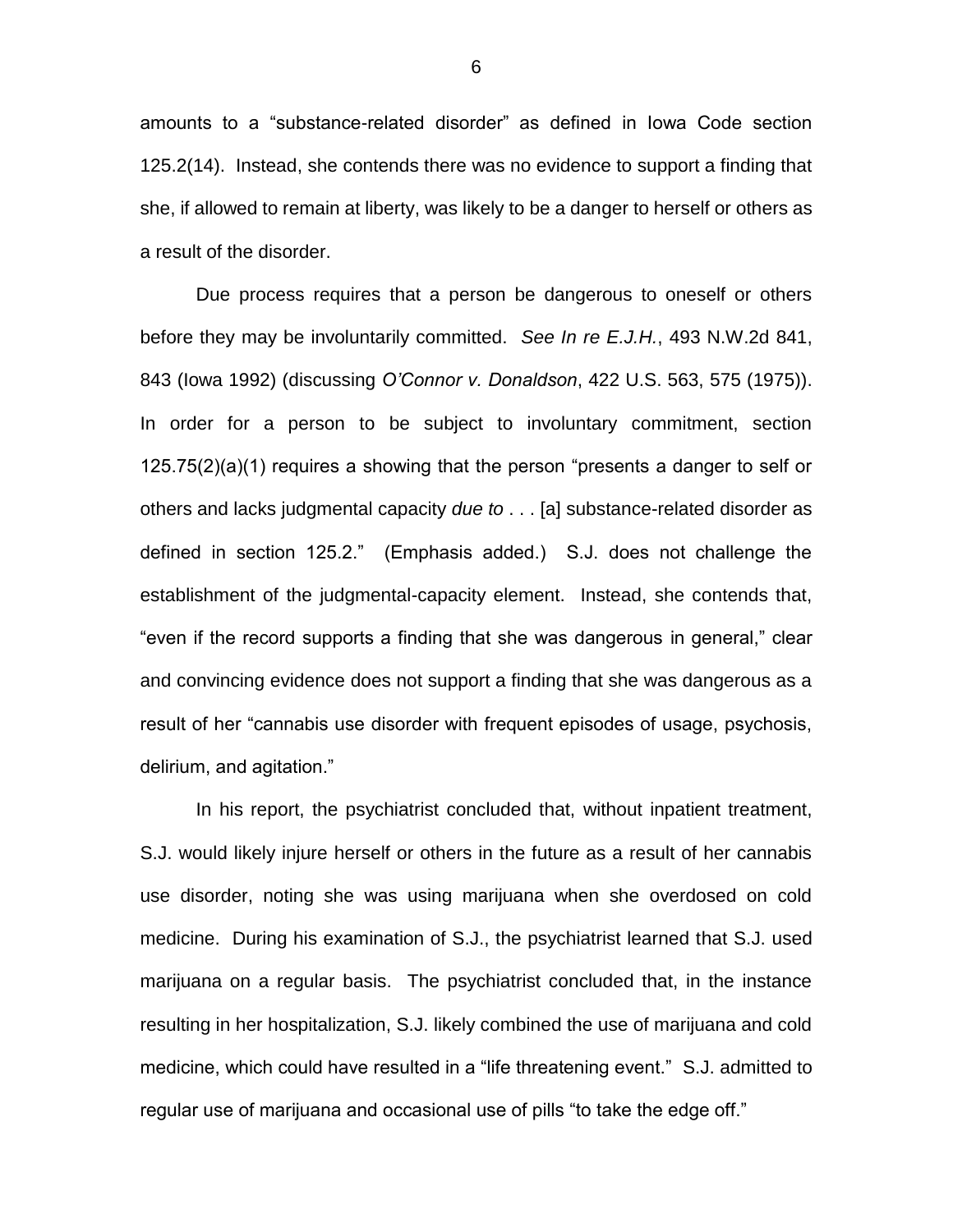In deciding whether one poses a danger to oneself, courts must "make a predictive judgment." *In re Foster*, 426 N.W.2d 374, 377 (Iowa 1988). The evidence shows that S.J. was, as a result of her cannabis use disorder, under the influence of marijuana when she decided to take thirty cold medicine pills, resulting in an overdose, "psychotic delirium," her hospitalization, and almost death. Under these circumstances, we conclude the district court's finding that S.J. posed a danger to herself as a result of her cannabis use disorder is supported by clear and convincing evidence. We therefore affirm the chapter 125 involuntarycommitment order.

### B. Serious Mental Impairment

S.J. argues there was insufficient evidence for the district court to conclude she suffers from a serious mental impairment. She specifically contends that "[e]ven if the evidence in the record . . . supports a finding that [she] had been afflicted with a mental illness at some point in the past, the evidence in the record shows that any such illness had completely resolved by the time of the commitment hearing." She maintains because she was not presently suffering from a mental illness at the time of the hearing, the serious-mental-impairment finding was made in error. The State agrees the relevant point in time for a finding of mental illness is the time of the commitment hearing but argues "there is no clear evidence in the record that [S.J.] was no longer mentally ill at the time of the commitment hearing."

To prove a person is afflicted by a "serious mental impairment," clear and convincing evidence must establish three elements. *See* Iowa Code § 229.1(20). S.J. only challenges the sufficiency of the evidence to support the first element, that she was "a person with a mental illness" at the time of the commitment hearing.

7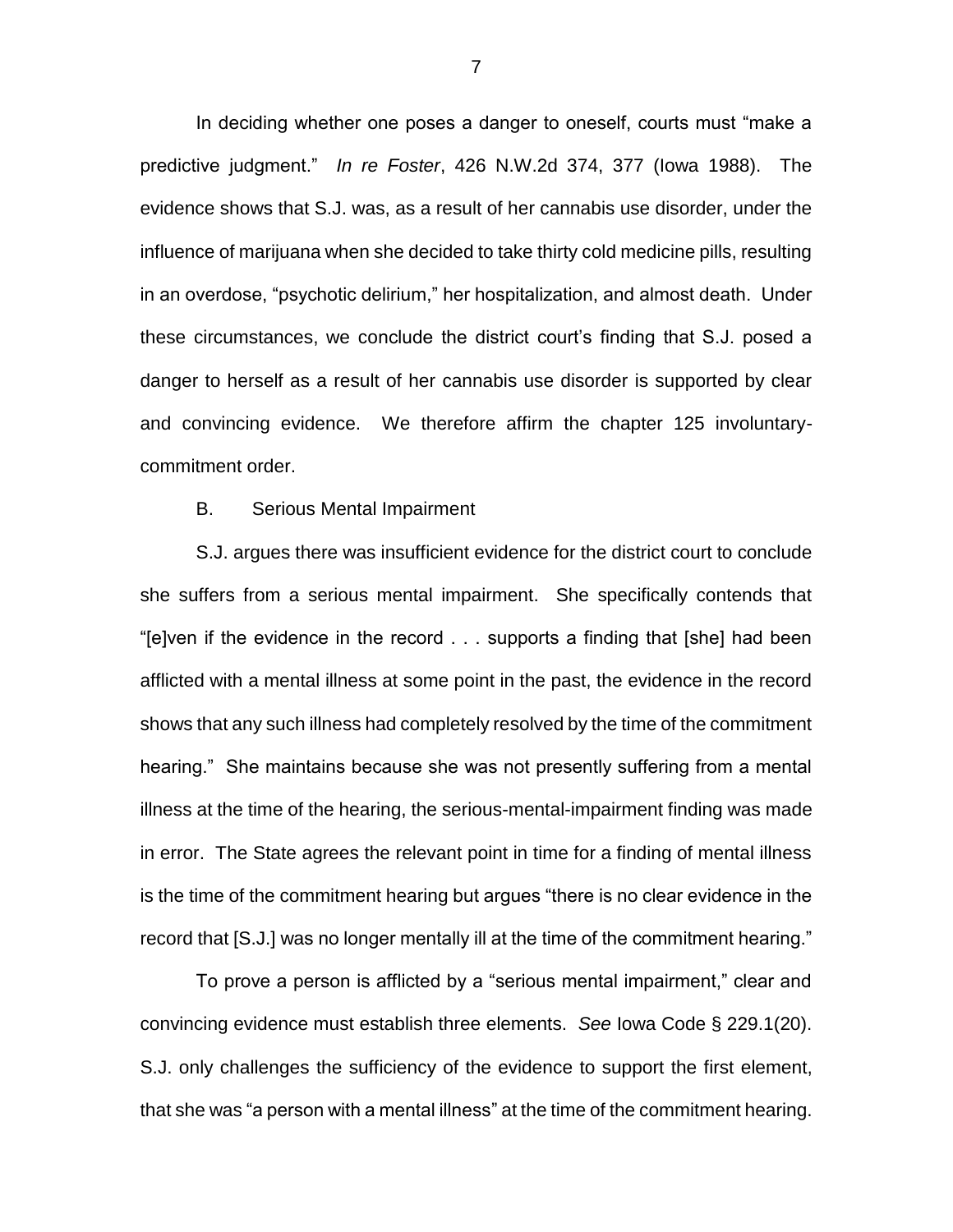*See id.* S.J. does not dispute that substance-induced psychosis qualifies as a mental illness under chapter 229. *See id.* § 229.1(11) (defining mental illness). She only disputes that she was afflicted by such illness at the time of the commitment hearing.

It is undisputed that S.J. was in a substance-induced state of psychosis before and when she was admitted to the hospital. The term "psychosis" refers to a "mental illness that can cause a person's character to change and to make the person unable to behave within the range of what is considered normal." *Psychosis*, Black's Law Dictionary 1422 (10th ed. 2014). A review of the psychiatrist's report and testimony reveals his conclusions were based on S.J.'s status when she was admitted to the hospital, as opposed to the time of the commitment hearing. The psychiatrist's report and testimony indicate that although S.J. initially presented with the mental illness of psychosis, the psychiatrist clearly concluded the psychosis resulted from substance abuse, and the psychiatrist recommended inpatient substance-abuse treatment, rather than mental-health treatment, to alleviate the symptoms. In addition, although, according to the psychiatrist's testimony, S.J. "initially wasn't able to make any sort of decisions about herself," she "was able to recuperate very, very well" and she was doing "exceedingly well from a medical standpoint" at the time of the commitment hearing. Further, the psychiatrist characterized his conversation with S.J. the morning of the hearing as "reasonable" and "logical." Finally, S.J. provided logical testimony at the hearing and indicated she understood the nature of the proceedings.